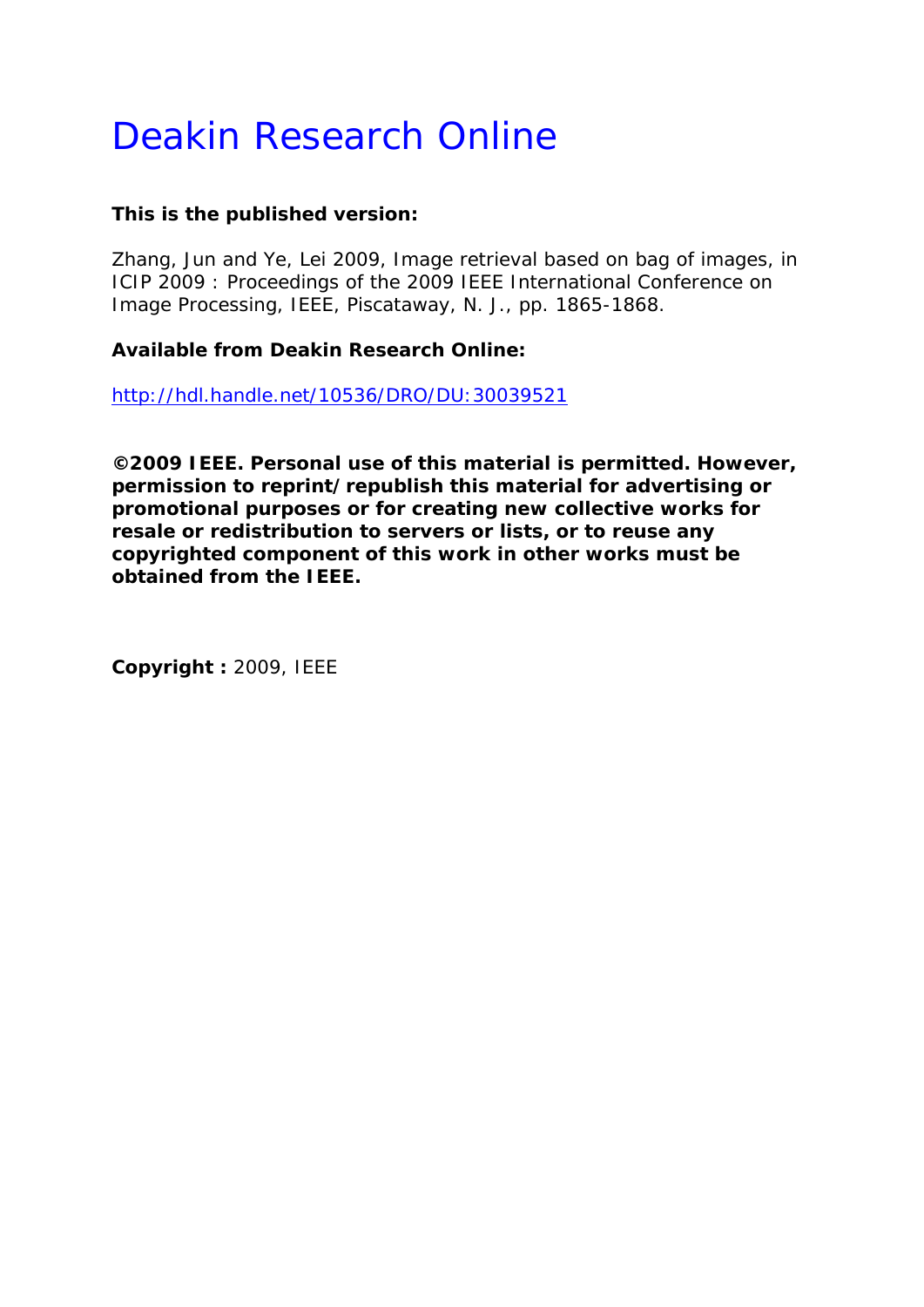### IMAGE RETRIEVAL BASED ON BAG OF IMAGES

*Jun Zhang and Lei Ye*

School of Computer Science and Software Engineering, University of Wollongong, Wollongong, NSW, 2522 Australia

## ABSTRACT

Conventional relevance feedback schemes may not be suitable to all practical applications of content-based image retrieval (CBIR), since most ordinary users would like to complete their search in a single interaction, especially on the web search. In this paper, we explore a new approach to improve the retrieval performance based on a new concept, bag of images, rather than relevance feedback. We consider that image collection comprises of image bags instead of independent individual images. Each image bag includes some relevant images with the same perceptual meaning. A theoretical case study demonstrates that image retrieval can benefit from the new concept. A number of experimental results show that the CBIR scheme based on bag of images can improve the retrieval performance dramatically.

*Index Terms*— Content-based image retrieval, similarity measure, bag of images, information retrieval

#### 1. INTRODUCTION

Content-based image retrieval (CBIR) is a technology to search for relevant images to a user's query from an image collection [1, 2]. Conventional CBIR schemes employing relevance feedback have achieved certain success [3, 4]. The idea of relevance feedback is to involve the user in the retrieval process so as to improve the final retrieval results. First, the user supplies an image as a query and the system returns an initial set of retrieved results. After that, the user labels some returned images as relevant or irrelevant and the system adjusts the retrieval parameters based on the user's feedback. Then, the system displays the revised retrieval results. Relevance feedback can go through one or more iterations until the user is satisfied with the results. However, relevance feedback may not be suitable to some practical applications of CBIR, e.g., the web search. Actually on the web, few people use advanced search interfaces and most would like to complete their search in a single interaction [5]. The reason may have two aspects: it's hard for ordinary users to understand relevance feedback, and relevance feedback is mainly a recall enhancing strategy while web search users are only concerned with the precision in the first several pages. In this paper, we concentrate on developing new retrieval schemes to improve the retrieval performance without relevance feedback.

Image classification is a technology to classify relevant images which is related to image retrieval [6, 7]. Normally, one implicit assumption of image classification is that all image categories in a collection have been built up and several representative examples for each category are available. The goal of image classification is to assign a new image to an existing image category. The image classification techniques also can be used for image retrieval task. First, the user supplies an image as a query and the system assigns it to an existing image category. Then, all images in the predicted category will be returned as retrieval results. In image classification, we can design a specific similarity metric for each image category. By comparing the similarities between the query image and all image categories, we can classify the query image with high precision and get good retrieval results. However, it's difficult, if not impossible, to build up all image categories and provide some representative examples for each category. The reason is that in the world there is a large number of categories between which humans are able to distinguish [8].

In this paper, we propose a new concept, bag of images, for CBIR schemes. The basic idea is to relax the assumption of image classification. We consider that image collection comprises of image bags instead of well organized image categories. Each image bag includes some relevant images which have a same perceptual meaning. The image bags are constructed before image retrieval, e.g., some relevant images found on a web page can constitute an image bag. If the image collection is derived from large amounts of small organized collections, some neighboring images can constitute an image bag. Furthermore, a user's query is an image bag, named query image bag. Under this circumstance, all image bags in the image collection will be sorted in accordance with their similarities to the query image bag. Then, the image bags relevant to the user's query will be close to the query image bag while the irrelevant image bags will be further away from it. It is illustrated theoretically that the new concept can benefit image retrieval. A number of experimental results show that CBIR schemes based on bag of images can improve the retrieval performance dramatically.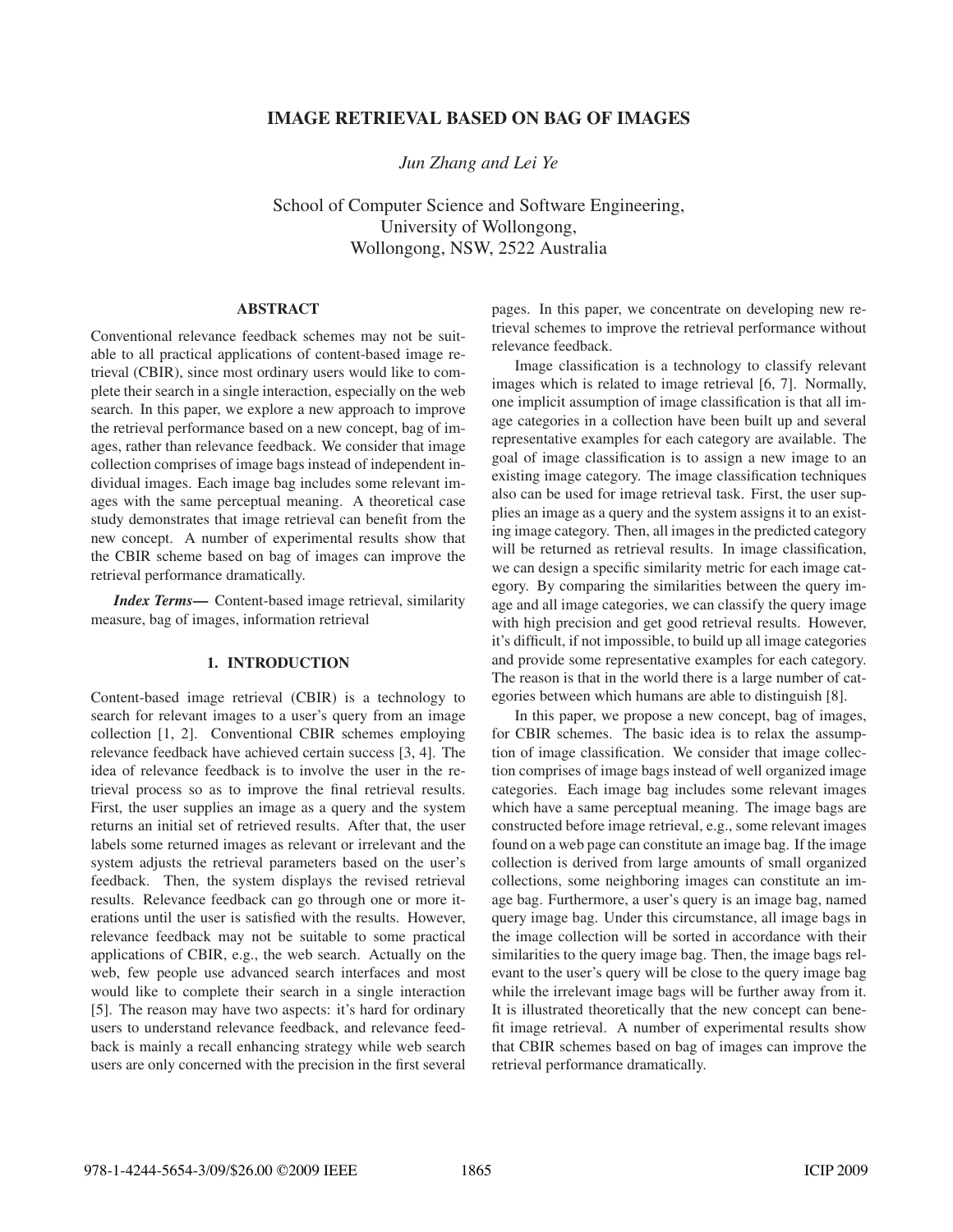#### 2. BAG OF IMAGES

In this section, we first illustrate the difference among three image retrieval models, bag of images based retrieval model, relevance feedback based retrieval model and image classification based retrieval model. Then, the important question, why the new concept, bag of images, can benefit image retrieval, will be investigated through a case study.

#### 2.1. Retrieval models

Fig.1 shows the three different retrieval models. In the relevance feedback based image retrieval model, some query images will be provided by the user during multiple feedback iterations. In Fig.1(a) the query images are all positive although sometimes some negative examples also can be supplied. All images in the collection will be sorted in accordance with their relevance to the query images. The implicitly assumption is that the images in a collection are independent to each other. In the image classification based image retrieval model, the single query image will be classified into an existing image categories by its relevance to the representative examples of each category. The images in the category that the query image belongs to, will be returned as the retrieval results. A critical assumption is that image collection has been well organized and some representative images of each category are available. In the proposed bag of images based image retrieval model, the image collection consists of a large number of image bags. Each image bag includes several relevant images. After the user supplies a few images as a query image bag, the system will sort the image bags in accordance with their relevance to the query image bag. The top image bags will be returned as the retrieval results. This model is more flexible than other models. When the size of image bags is 1 and relevance feedback is available, this model changes to the conventional relevance feedback based image retrieval model. When all image categories are predefined and an image bag can represent an image category, this model changes to the image classification based image retrieval model. Normally, each image bag includes multiple relevant images. And two image bags may belong to the same image category or different image categories. The important feature is that the relevance information of images in an image bag can be used to improve the retrieval performance.

#### 2.2. Case study

In this section, through a case study we explain, how image retrieval can benefit from the new concept, bag of images. Suppose there are two image categories,  $C_1$  and  $C_2$ . Some images are selected from  $C_1$  as a query,  $Q = \{q_1, ..., q_n\}.$ The dissimilarity between an image  $x$  to the query  $Q$  is denoted as

$$
S_x = D(x, Q), \tag{1}
$$



(a) Relevance feedback based (b) Image classification based



(c) Bag of images based

Fig. 1. Three retrieval models

where  $D()$  is a method for dissimilarity calculation. For example, in our experiments, CombSumScore [9] is applied to obtain the dissimilarity by combining the distances of multiple features and multiple images. We assume that dissimilarities of the images in a same category are independent and identically distributed (i.i.d.). Normal distributions are considered in this case study. We denote the probability density functions (pdf) [10] as

$$
\begin{cases}\np(S_x) \sim N(\mu_1, \sigma^2) & \text{for } C_1 \\
p(S_x) \sim N(\mu_2, \sigma^2) & \text{for } C_2\n\end{cases}
$$
\n(2)

For simplicity, we consider the two distributions have different means but the same standard variance. In conventional image retrieval schemes, all images in a collection will be sorted by their dissimilarities. Some irrelevant images with less dissimilarity may influence the retrieval performance. In this case, the probability that the affect of  $C_2$  images to the retrieval performance is illustrated by the area highlighted by larger unshaded triangle in Fig.2.

Now we consider an image retrieval scheme based on bag of images. For an image bag  $B$  including  $m$  images, we compute the total dissimilarity between an image bag and the query image bag using the average rule,

$$
S_B = \frac{1}{m} \sum_{x \in B} D(x, Q). \tag{3}
$$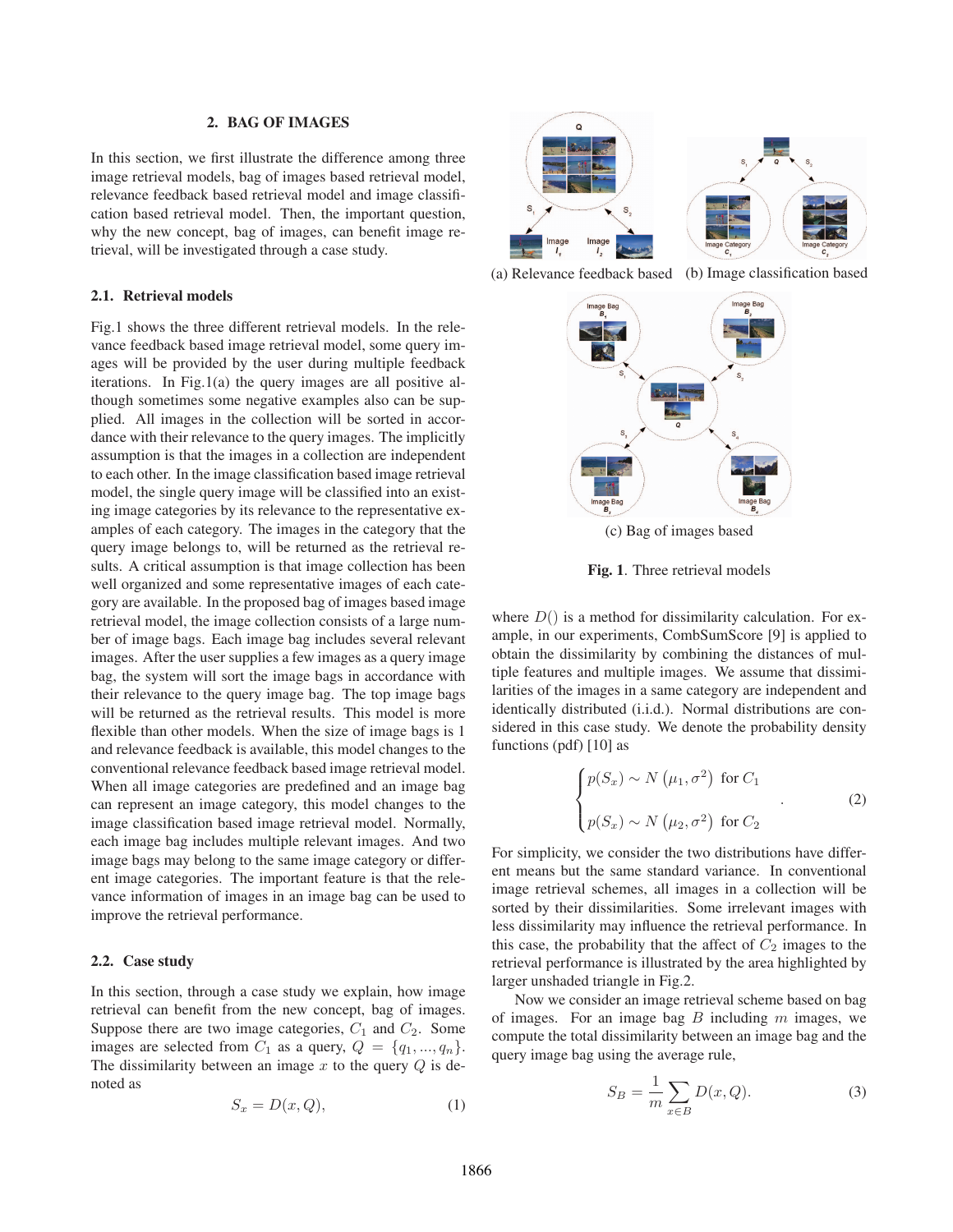

Fig. 2. Case study

Then, the probability density functions of image bags in two categories can be expressed as

$$
\begin{cases}\np^*(S_B) \sim N\left(\mu_1, \frac{\sigma^2}{m}\right) & \text{for } C_1^* \\
p^*(S_B) \sim N\left(\mu_2, \frac{\sigma^2}{m}\right) & \text{for } C_2^*\n\end{cases} \tag{4}
$$

The interference area is highlighted by shaded triangle (green) in Fig.2. In Fig.2, we can understand the change of probability density curves and the change of interference area. Obviously, the interference area becomes smaller when the concept of image bag is introduced into image retrieval scheme, so the retrieval performance can be improved effectively. From this case, we can draw a conclusion that image retrieval can benefit from the concept of image bag, since it is able to make relevant images to be close to the user's query and irrelevant images to be further away from it.

#### 2.3. Discussion

In this section, we try to answer the other question, how to get the image bags in the practical applications of CBIR.

- On the web search, a web page may include some relevant images which can be used to construct an image bag. The relevance analysis can be based on the text around an image or the content of an image.
- If the image collection is derived from large amounts of small organized collections, some neighboring images with high relevance can constitute an image bag.
- When the CBIR technology is applied to search interesting pictures in a user's private photo collection, the pictures with consecutive numbers can constitute an image bag since these pictures may refer to the same visual concept with high probability.

In a word, the concept, bag of images, is presented to explore the hidden relationship among images in an image collection.

#### 3. RETRIEVAL EXPERIMENTS

An experimental CBIR system is implemented, in which the input is some query images and no relevance feedback is available. All experiments are carried on a sub set of Corel image collection. There are 20 image categories and each image category includes about 100 images. The images in one category have an identical perceptual meaning, so the ground truth is based on the image category. In our experiments, the low-level features selected for image representation are color and texture. Five standardized MPEG-7 visual descriptors [11] are used in the experiments. The distance metrics recommended by MPEG-7 are used to measure the feature distances.

Since we concentrate on the small number of examples, each query consists of only 1 or 5 image examples. We use the CombSumScore scheme to obtain the dissimilarity between a collection image and the query, which is the best one in the aggregation schemes evaluated by Donald *et.al.* [9] for multiple features and multiple examples. Considering there are  $f$ feature descriptors and  $n$  query images, the CombSumScore scheme can be expressed as

$$
S_x = \sum_{i=1}^n \sum_{j=1}^f d_{ij},
$$
\n(5)

where  $d_{ij}$  is the distance of a collection image to the *i*th query image on the *j*th feature. To evaluate the usefulness of image bag, the size of image bag is manually set as 1, 5 and 10. The dissimilarity between an image bag and the query image bag is calculated using Eq.(3). When the size of image bag is 1, it reduces to the CombSumScore scheme. The retrieval performance in terms of average precision and recall on 300 random queries are reported. Precision is defined as the fraction of retrieved images that are relevant. Recall is defined as the fraction of relevant images that are retrieved [12].

Fig.3(a) and (b) show the retrieval performances of single query image and 5 query images, respectively. The results demonstrate the retrieval performance can be improved dramatically when the size of image bag increases. The reason is, the larger the size of image bag is, it is easier to discriminate relevant image bag and irrelevant image bag. In the case of single query image, when the size of image bag is 5, the average retrieval performance can be improved by over 15%, compared to the conventional CombSumScore scheme. When the size increases to 10, the retrieval performance can be further improved by about 5%. In the case of 5 query images, when the size of image bag is 5, the average retrieval performance can be improved by over 10%, compared to the conventional CombSumScore scheme. When the size increases to 10, the retrieval performance can be further improved by about 5%. We can find that the retrieval performance can be improved effectively even though the size of image bag is small, which is very suitable to the practical applications of CBIR.